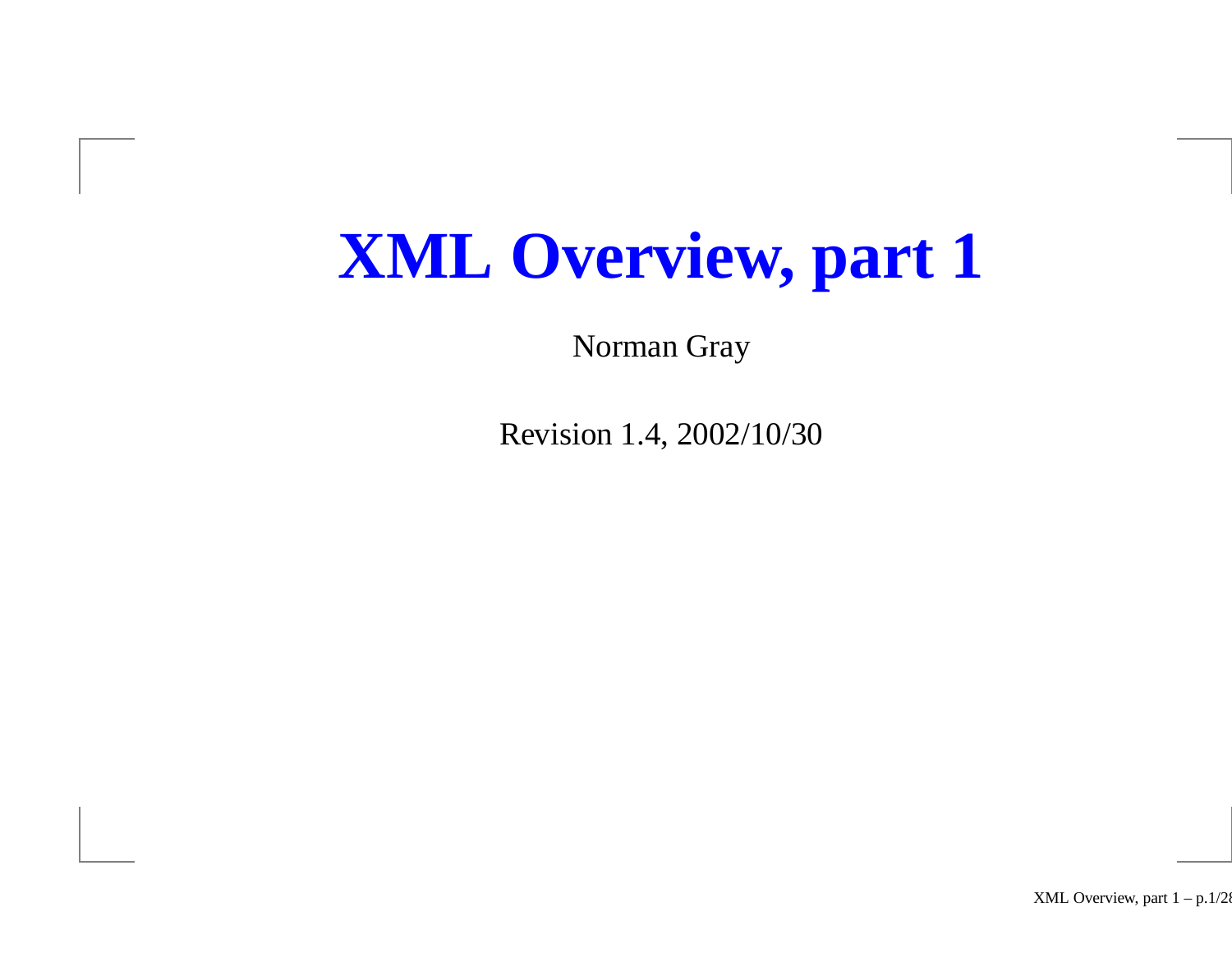### **Contents**

- The who, what and why
- XML Syntax  $\bullet$
- **Programming with XML**
- **Other topics**
- The future

[http://www](http://www.astro.gla.ac.uk/users/norman/docs/).[astro](http://www.astro.gla.ac.uk/users/norman/docs/).[gla](http://www.astro.gla.ac.uk/users/norman/docs/).[ac](http://www.astro.gla.ac.uk/users/norman/docs/).[uk/users/norman/do](http://www.astro.gla.ac.uk/users/norman/docs/)cs/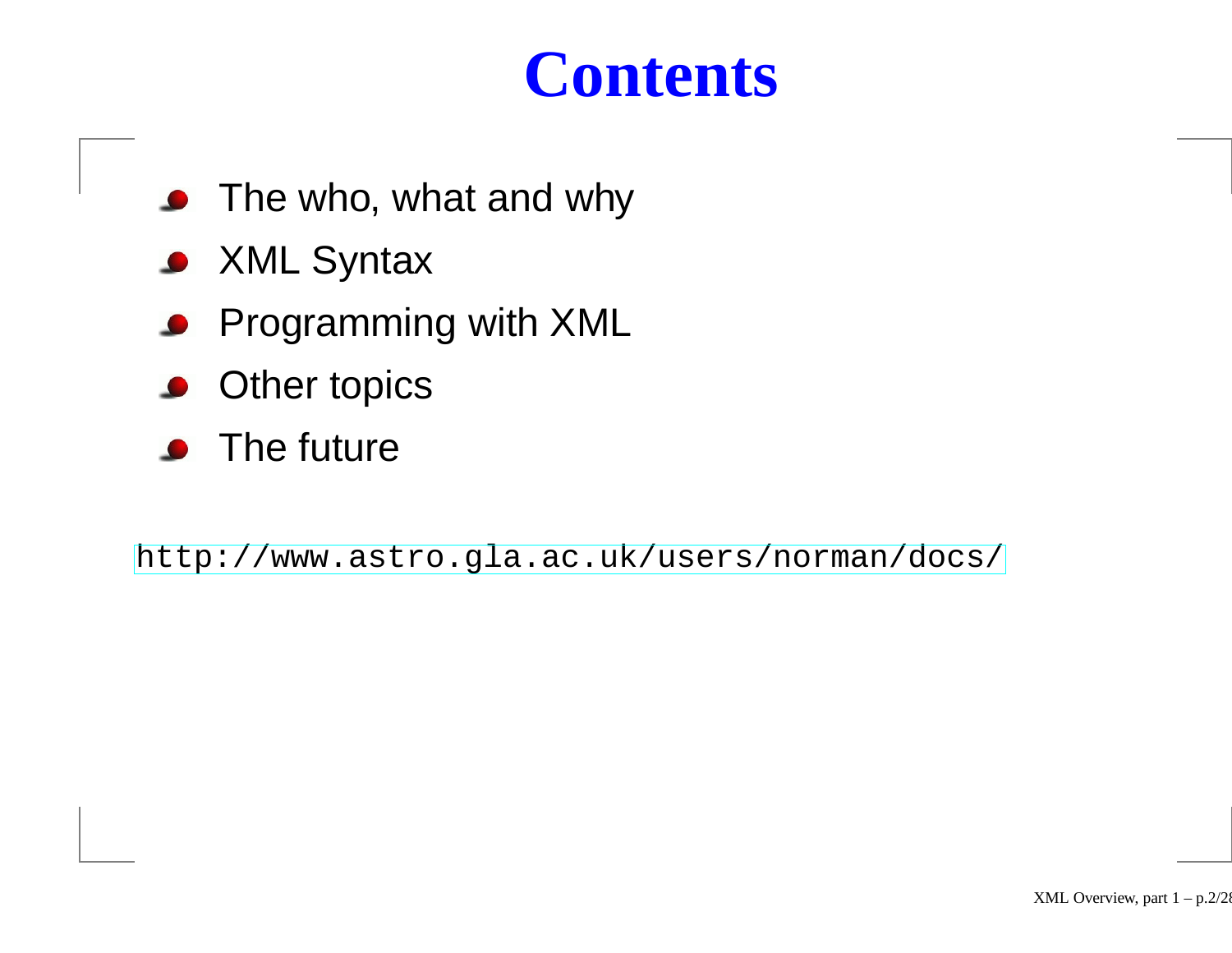### **The who, what and why**

Contents

- The who, what and why
	- What is XML?
	- (but what about HTML?)
	- **Why is XML?**
	- Who is XML?
- XML Syntax
- Programming with XML
- Other topics
- The future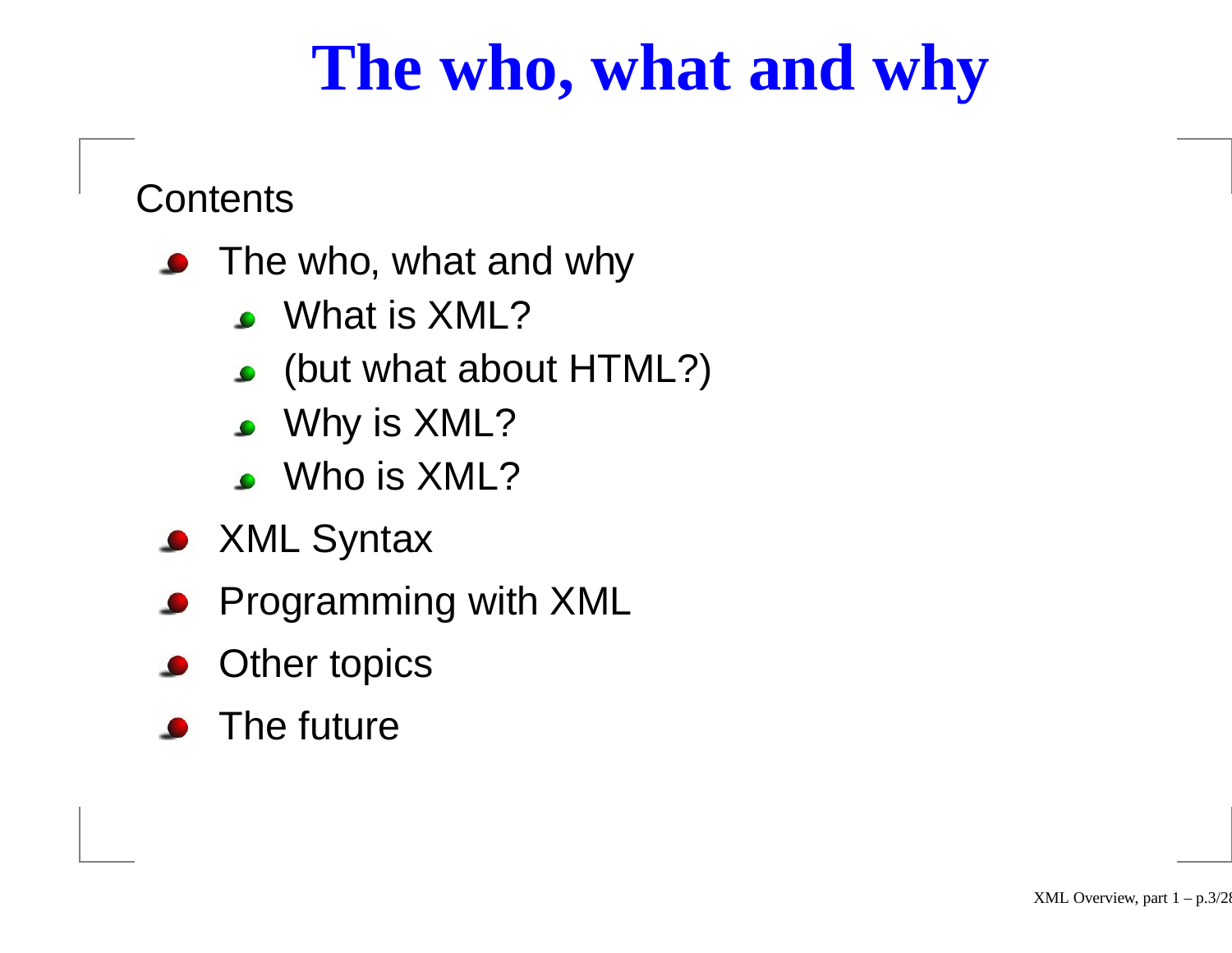# **What is XML?**

- XML is 'eXtensible Markup Language'
- XML is SGML--: SGML is 'Standard Generalised Markup Language', very robust, very large-scale
- [http://www](http://www.w3.org/TR/1998/REC-xml-19980210).[w3](http://www.w3.org/TR/1998/REC-xml-19980210).[org/TR/1998/REC](http://www.w3.org/TR/1998/REC-xml-19980210)-[xml](http://www.w3.org/TR/1998/REC-xml-19980210)-[19980](http://www.w3.org/TR/1998/REC-xml-19980210)210, and [http://xml](http://xml.coverpages.org).[coverpages](http://xml.coverpages.org).org
- Standardized markup, intended to be easy to parse, and easy to navigate around
- Strongly hierarchical, but only sort-of object-orientated
- **Supports two paradigms: XML as documents, and** XML as database
- With the syntactic foundations sorted out, it's easy (-ish) to add further standards which add semantics
- But XML is now turning into ++(--SGML)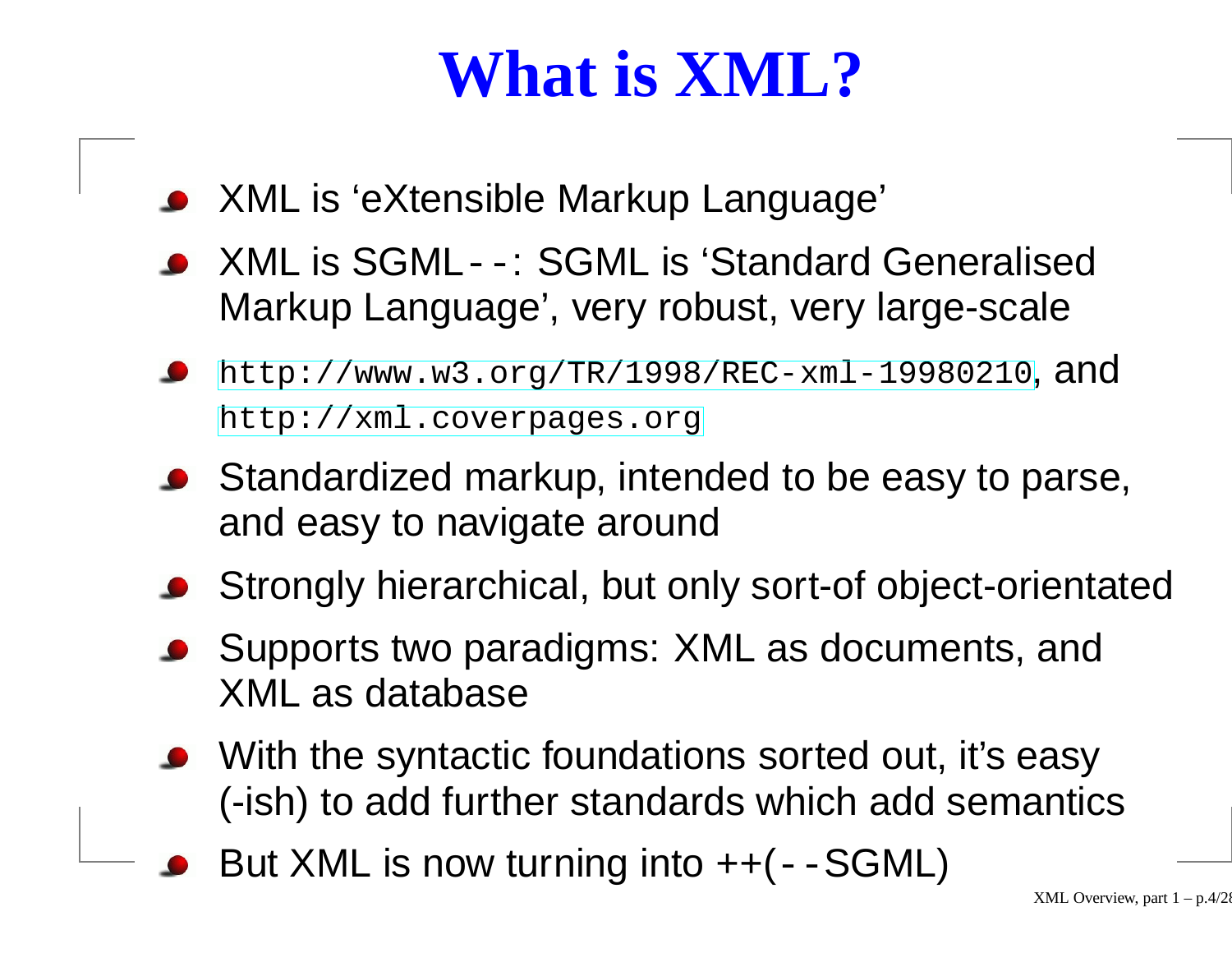## **(but what about HTML?)**

- HTML *is* an SGML application
- . . . in the sense that HTML 2–4 were defined as SGML DTDs
- . . . and even though most browsers let you break most of the rules
- Set of elements ('p', 'table', 'h1', . . . ) is useful but fixed
- 'Extensible' means XML allows you to define your own vocabulary of elements – defining <sup>a</sup> new syntax
- Semantics the meaning is separate, and that's what applications add, using DOM, XSLT, or whatever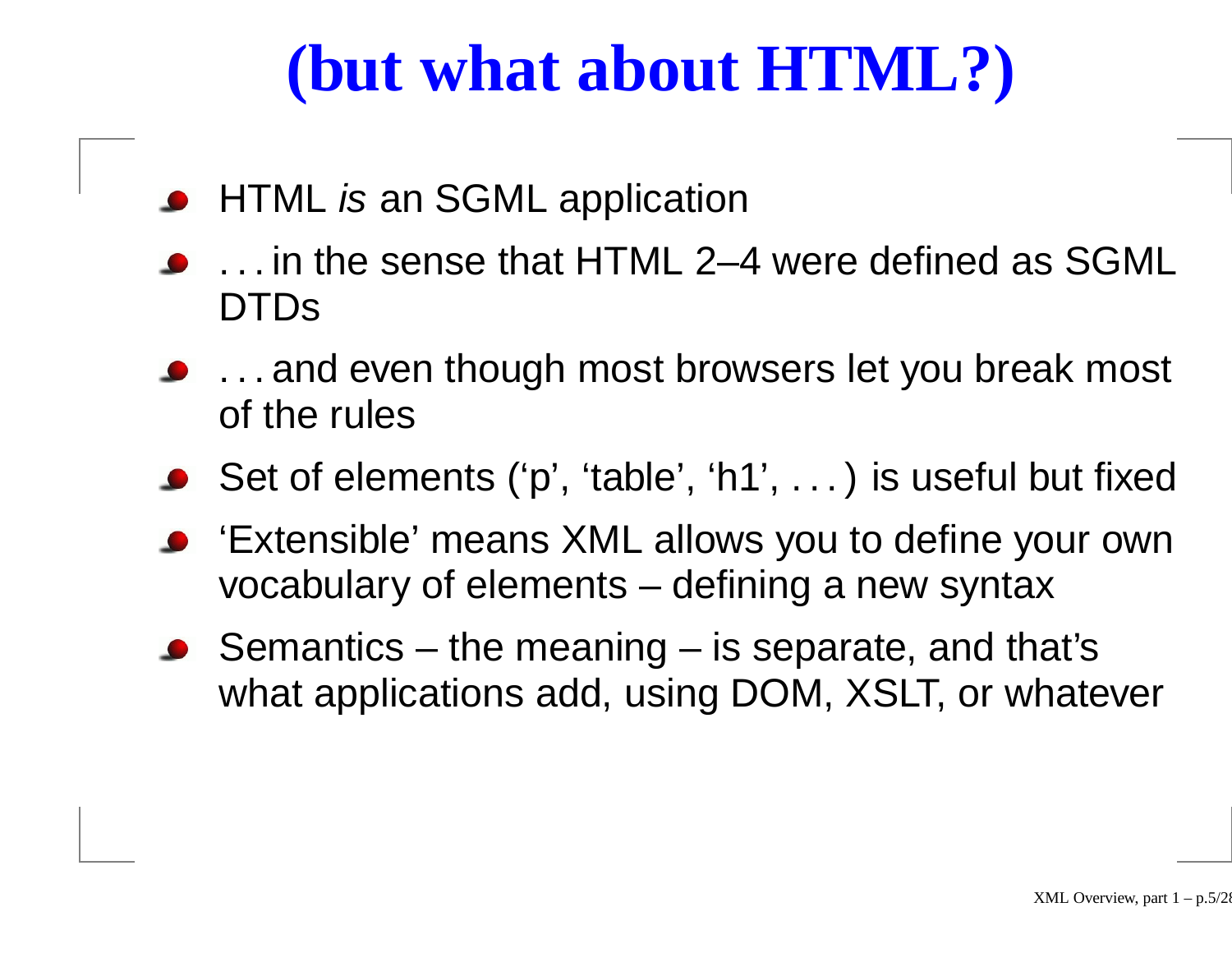# **Why is XML?**

- . . . because SGML is too hard, or too big, or too eighties
- . . . because writing robust parsers is boring
- . . . because validation makes life easier for processors (and their authors)
- . . . because <sup>a</sup> strongly hierarchical way of representing information is generally natural and useful, and particularly useful to us, used to using NDF, HDS, FITS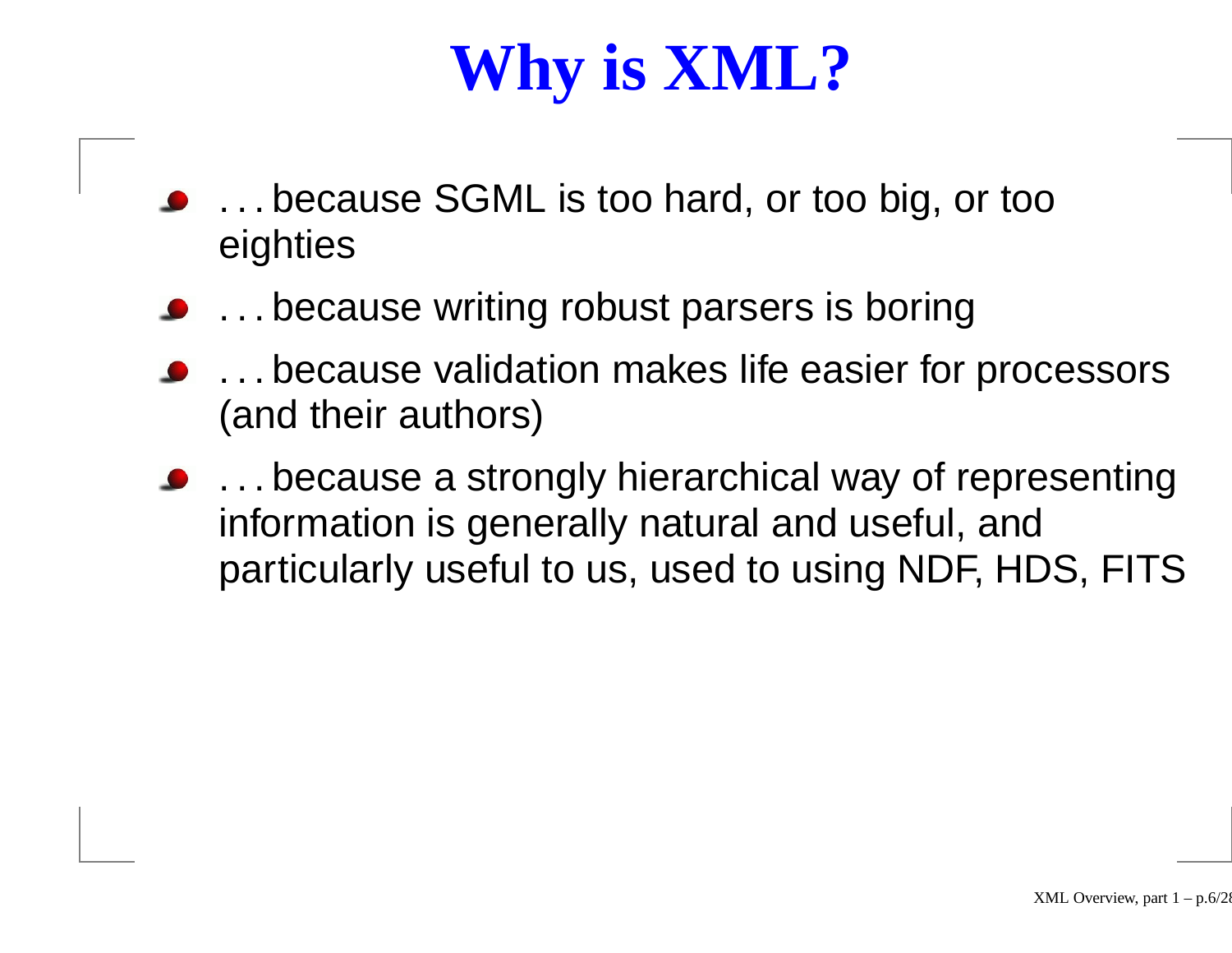# **Who is XML?**

- W3C, [www](www.w3.org).[w3](www.w3.org).org: the World Wide Web Consortium, which issues Drafts and Recommendations
- W3C is pay-to-play, and most of the big corporations are playing (not too many fouls); but so are other organisations, including RAL
- Plus RFCs for things like HTTP, URIs
- Plus community standards, like SAX
- xml-dev, XMLDeviant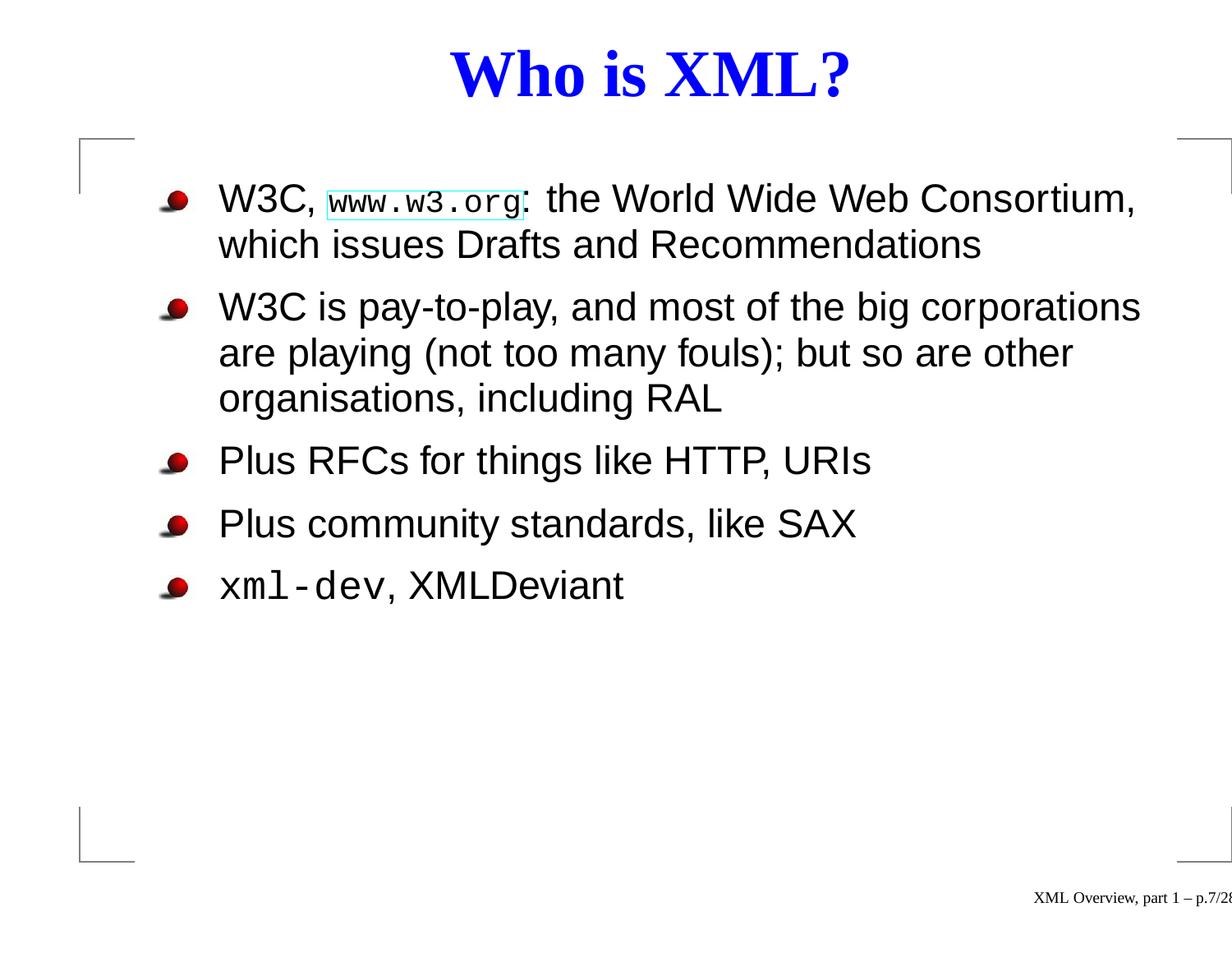# **XML Syntax**

**Contents** 

- The who, what and why
- XML Syntax
	- **S** Tags and elements
	- Well-formed XML
	- DTD syntax  $\bullet$
	- XML Schema syntax [. . . ]
- **Programming with XML**
- Other topics
- The future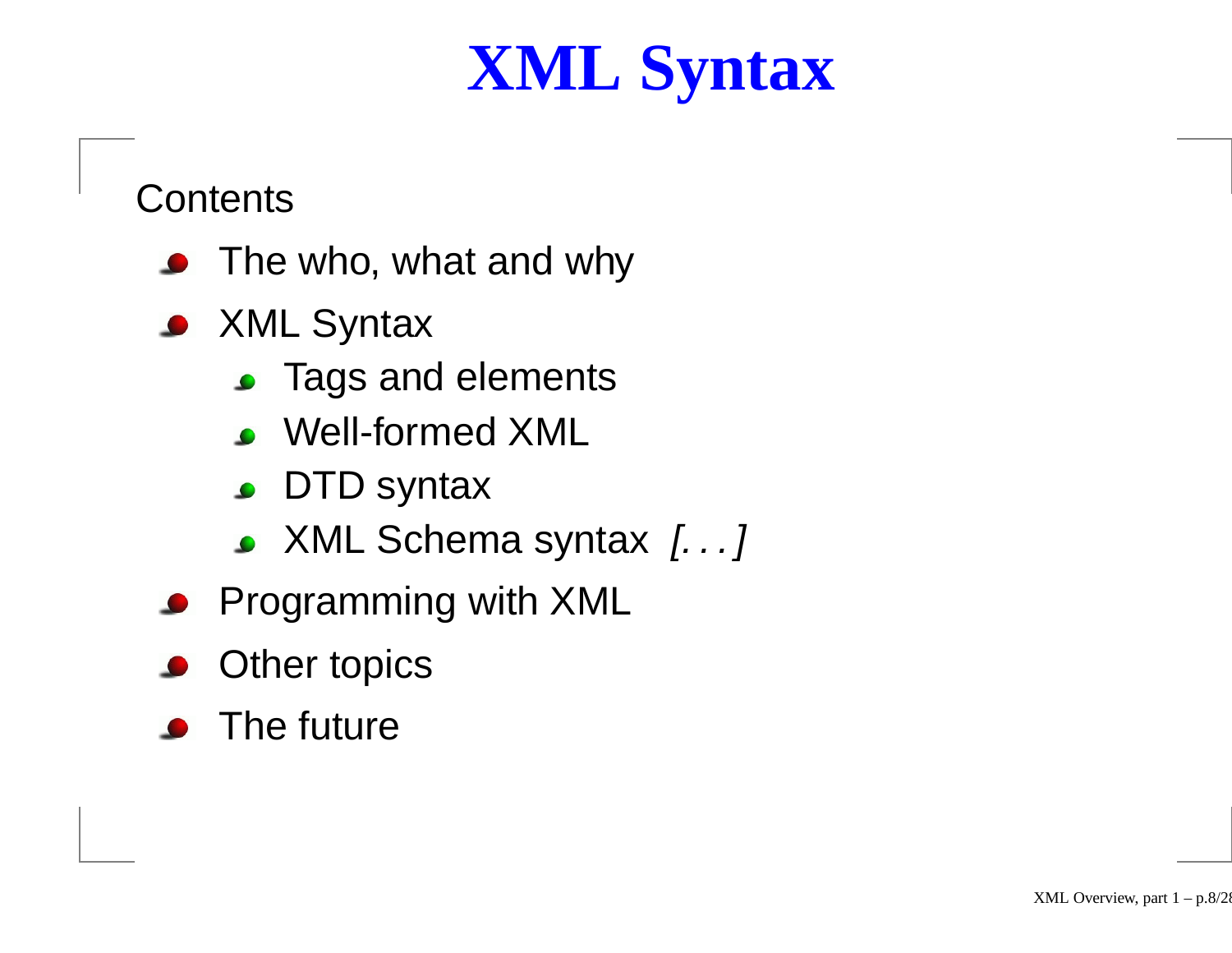### **Tags and elements**

<memo><from email="norman@astro.gla.ac.uk"/<sup>&</sup>gt; <sup>&</sup>lt;p>Hello, there</p<sup>&</sup>gt; </memo>

- Tags versus elements, and empty elements
- Attributes versus element content
- Comments: <!-- stuff without double-hyphens-->
- **Escaping:**  $\& i$ ,  $& l$ t;,  $& g$ t;, or the blunt instrument of <!CDATA[anything]]>
- All Unicode, including element names
- Whitespace rules are complicated but unsurprising; if you care, read the XML 1.0 rec.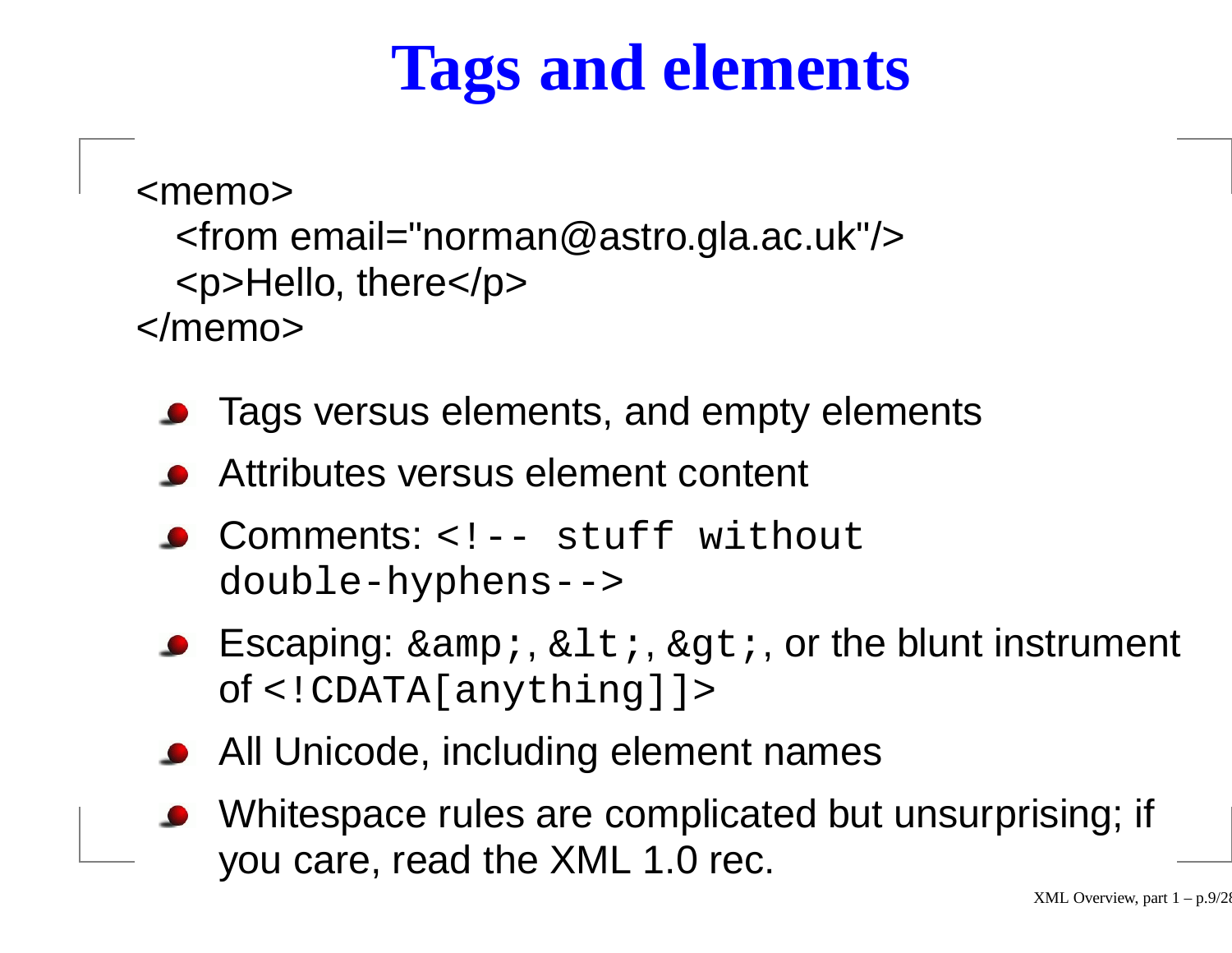### **Well-formed XML**

- All elements closed
- No overlapping elements: <sup>&</sup>lt;b><i>forbidden</b></i<sup>&</sup>gt;
- Attribute names are unique within <sup>a</sup> tag, and their values have quotes: <sup>&</sup>lt;el att="value"<sup>&</sup>gt;
- Only one top-level element
- Addresses much of the problem, and DTDs solve much of the rest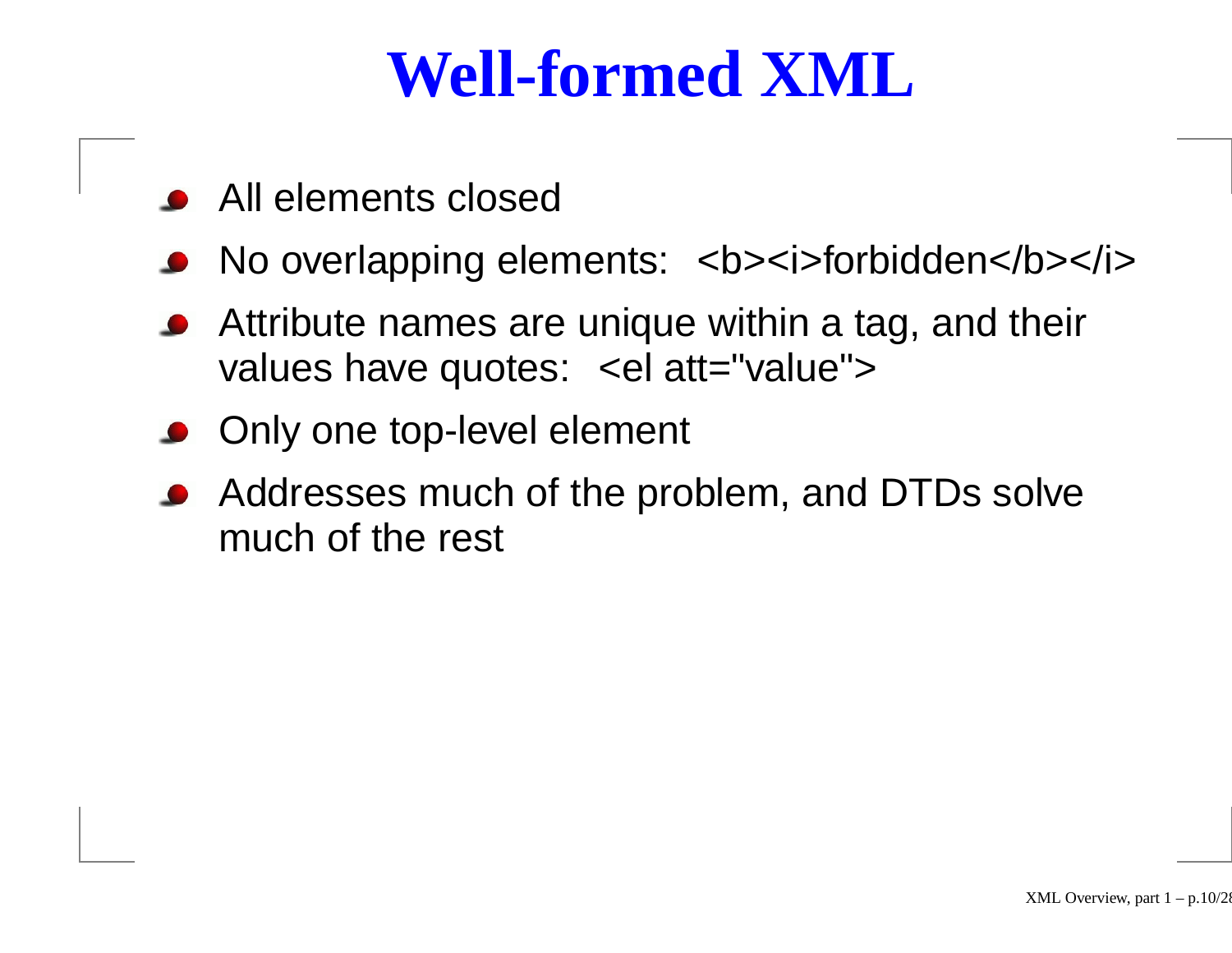# **DTD syntax**

<!ELEMENT memo (from?, p+)> <!ELEMENT from EMPTY> <!ELEMENT p (#PCDATA)> <!ATTLIST from email CDATA #IMPLIED>

- . . . doesn't look too pretty, but it does the job
- **Still heavily used**
- Will probably last <sup>a</sup> long time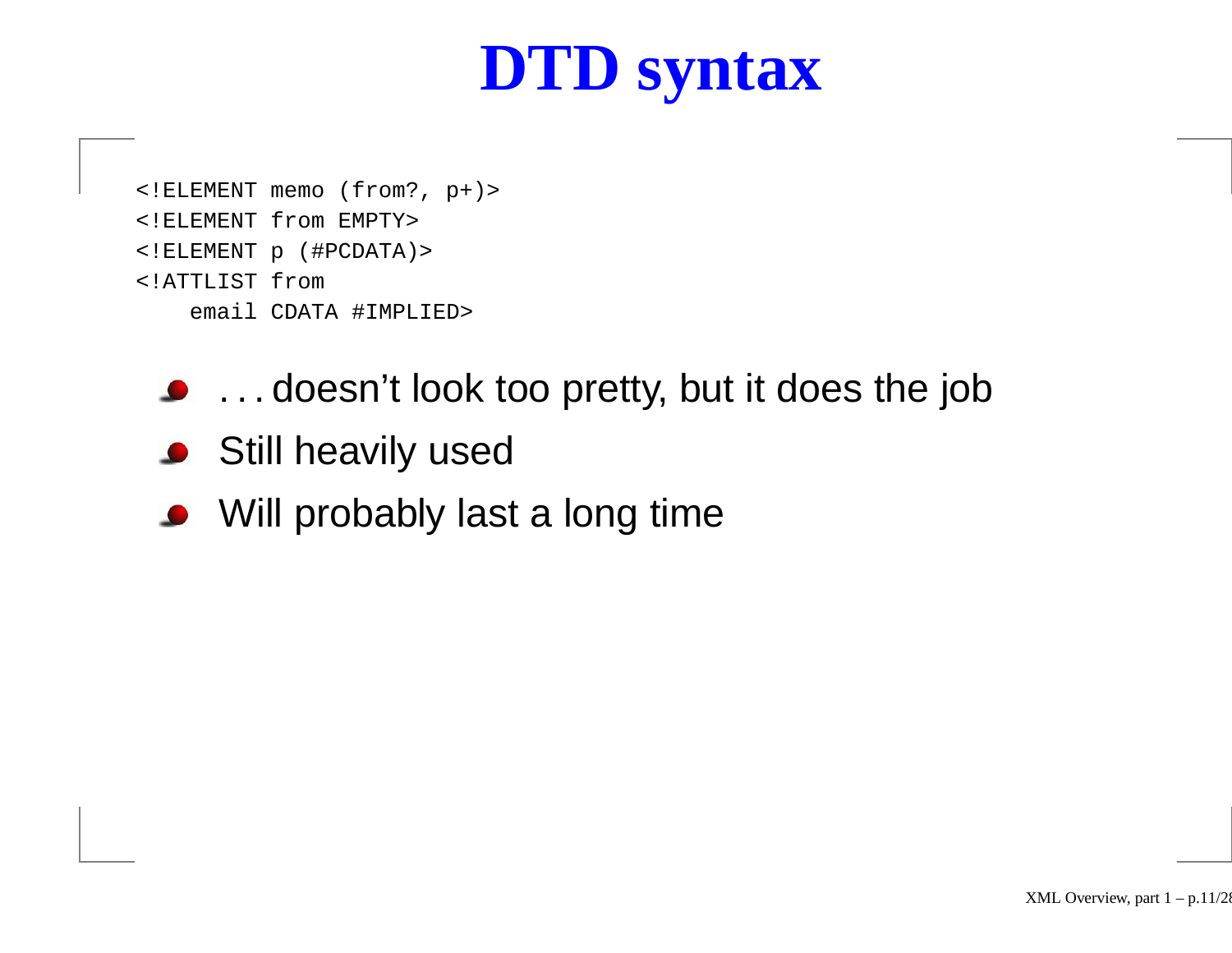### **XML Schema syntax**

- The current W3C-blessed syntax
- Written in XML instance syntax; rather verbose
- Has a more elaborate set of types, and can specify more elaborate constraints than DTD syntax is capable of
- . . . but not everything
- **Popular with database folk**
- Less ubiquitous application support, but politically important that it succeeds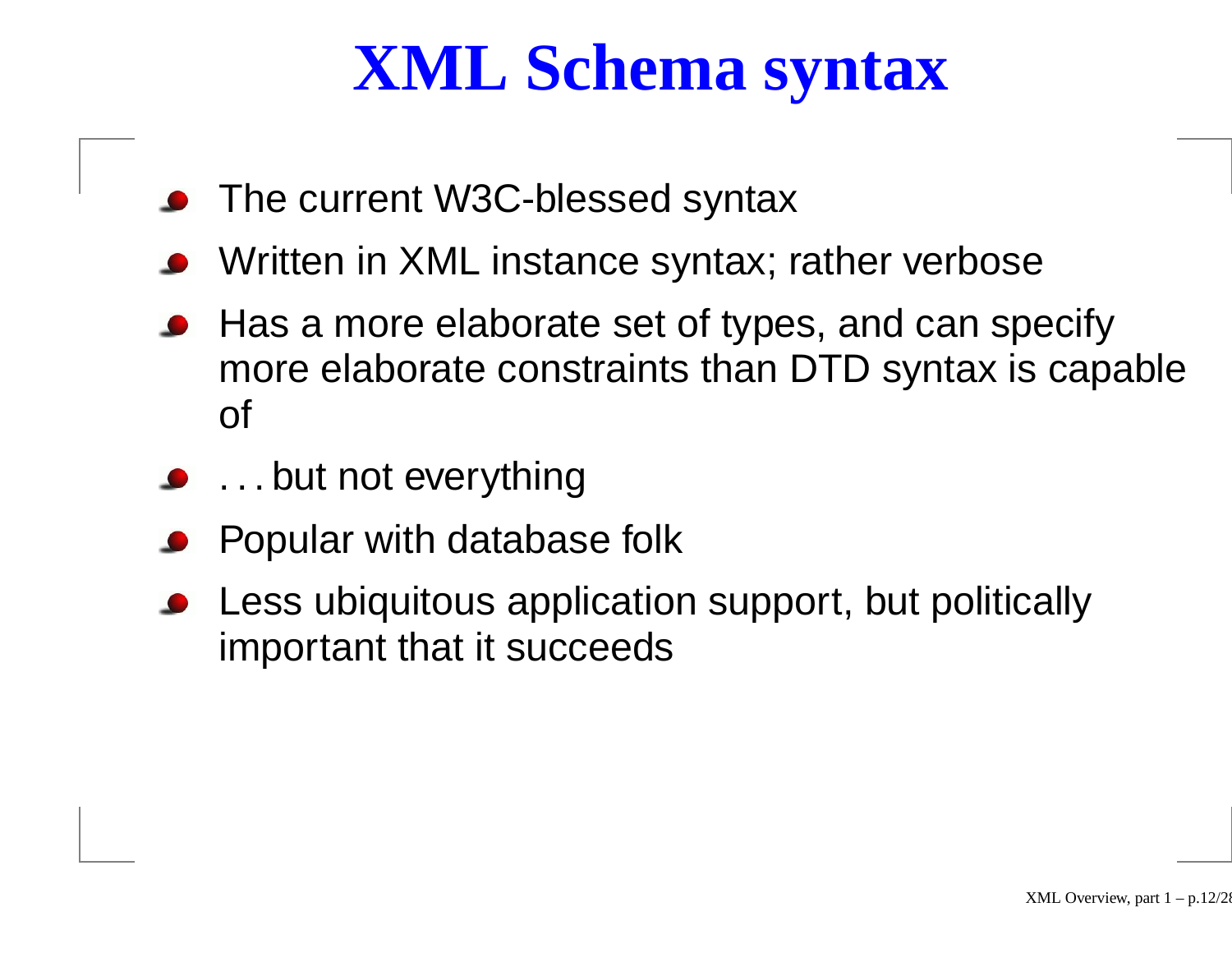### **Relax NG**

- **Community standard (from James Clark)**
- Non-XML syntax, but readable
- Extensible $\bullet$
- Might well take off  $\bullet$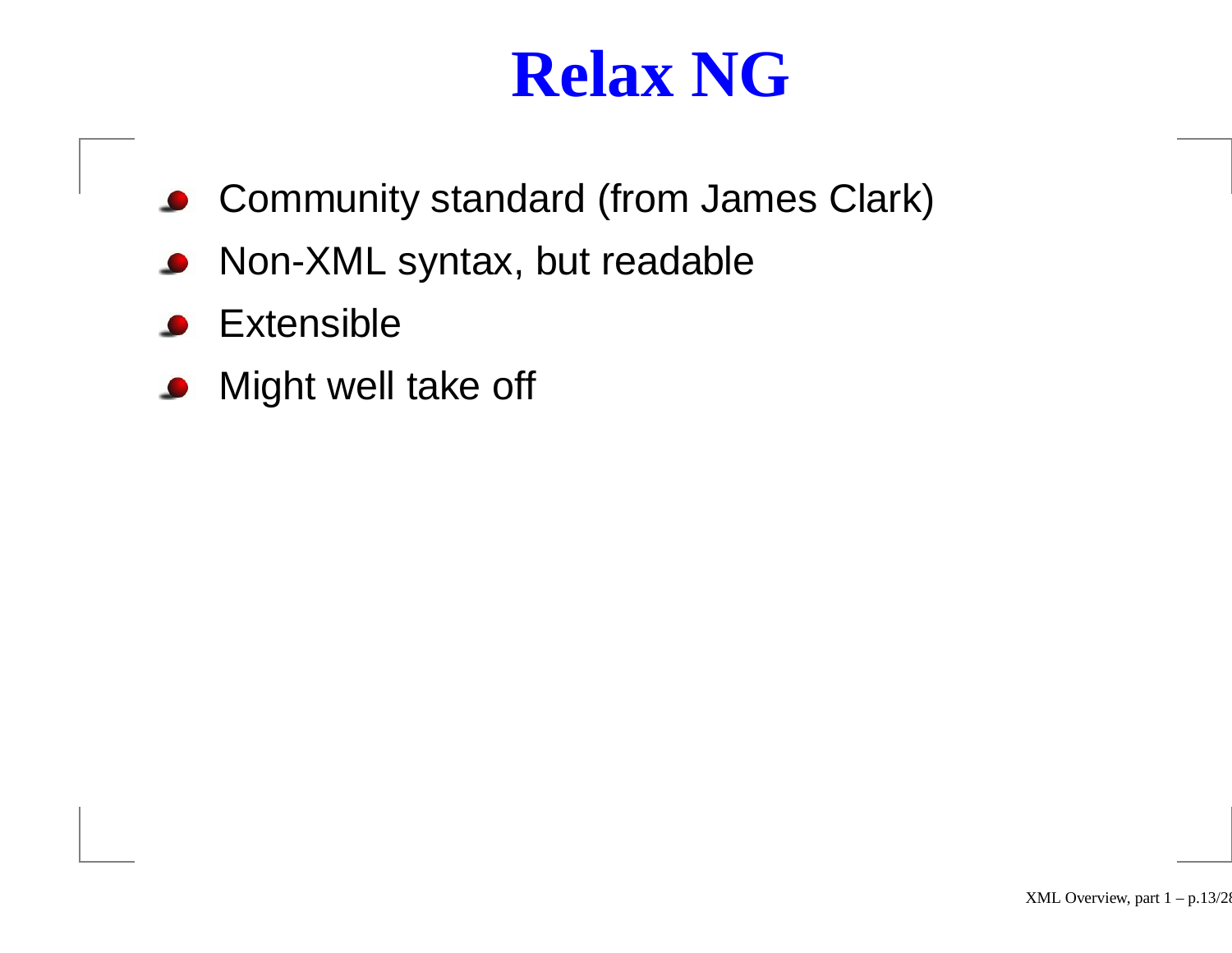# **Programming with XML**

**Contents** 

- The who, what and why
- XML Syntax
- Programming with XML
	- Parsers, languages and APIs
	- DOM
	- **•** Programming with DOM
	- SAX [. . . ]
- **Other topics**
- The future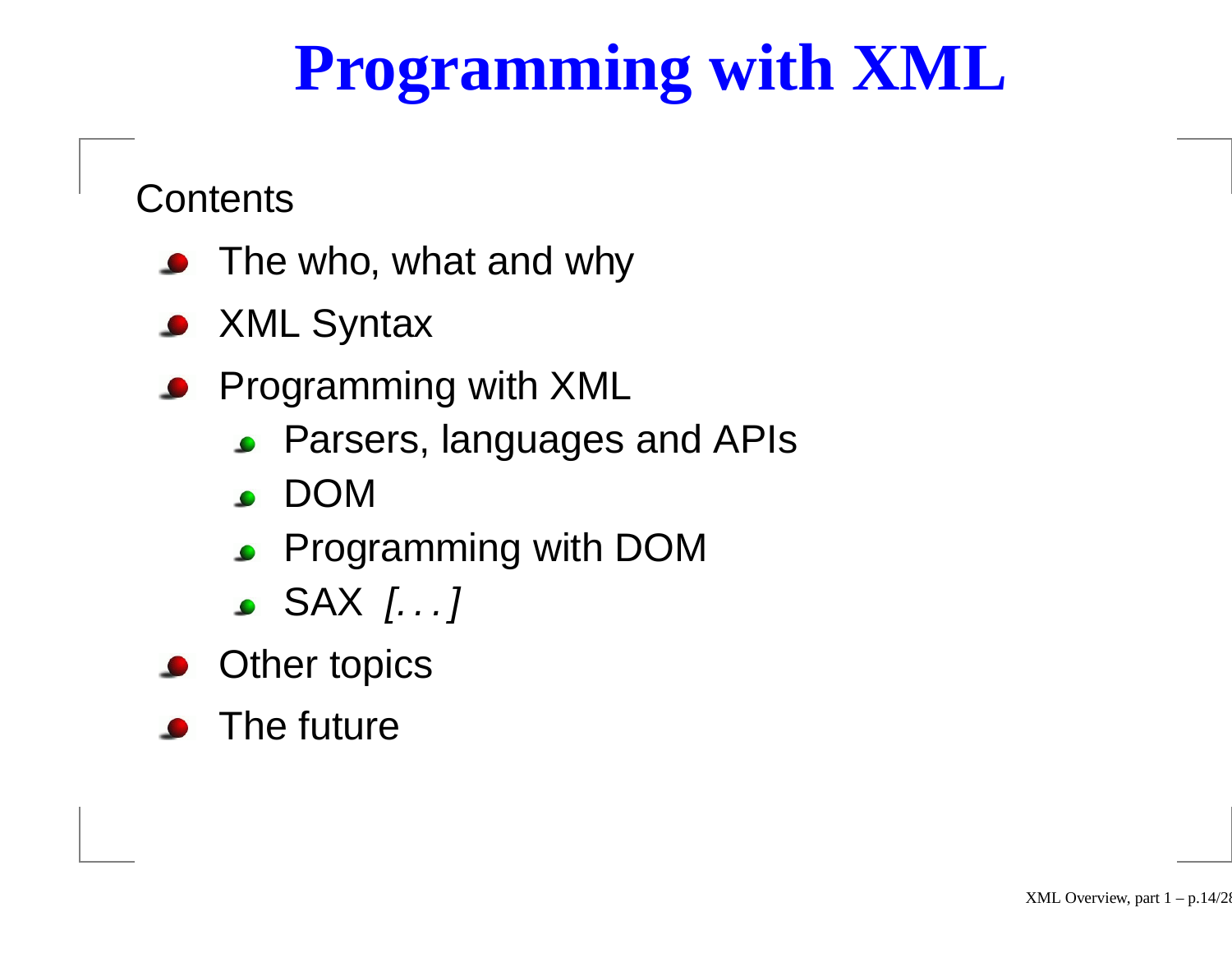# **Parsers, languages and APIs**

- There are numerous parsers, in Java, C, C++, Python, Perl, . . .
- Numerous editors
- ${\sf See}$  the  ${\sf Cover}$  pages,  ${\scriptstyle{\rm xml}}$  ${\scriptstyle{\rm xml}}$  ${\scriptstyle{\rm xml}}$  . <code>[coverpages](xml.coverpages.org).org</code>
- DOM and SAX are the main interfaces to XML parsers
- . . . but there are also other minimal ones
- XSLT and XSL-FO are languages to transform and format documents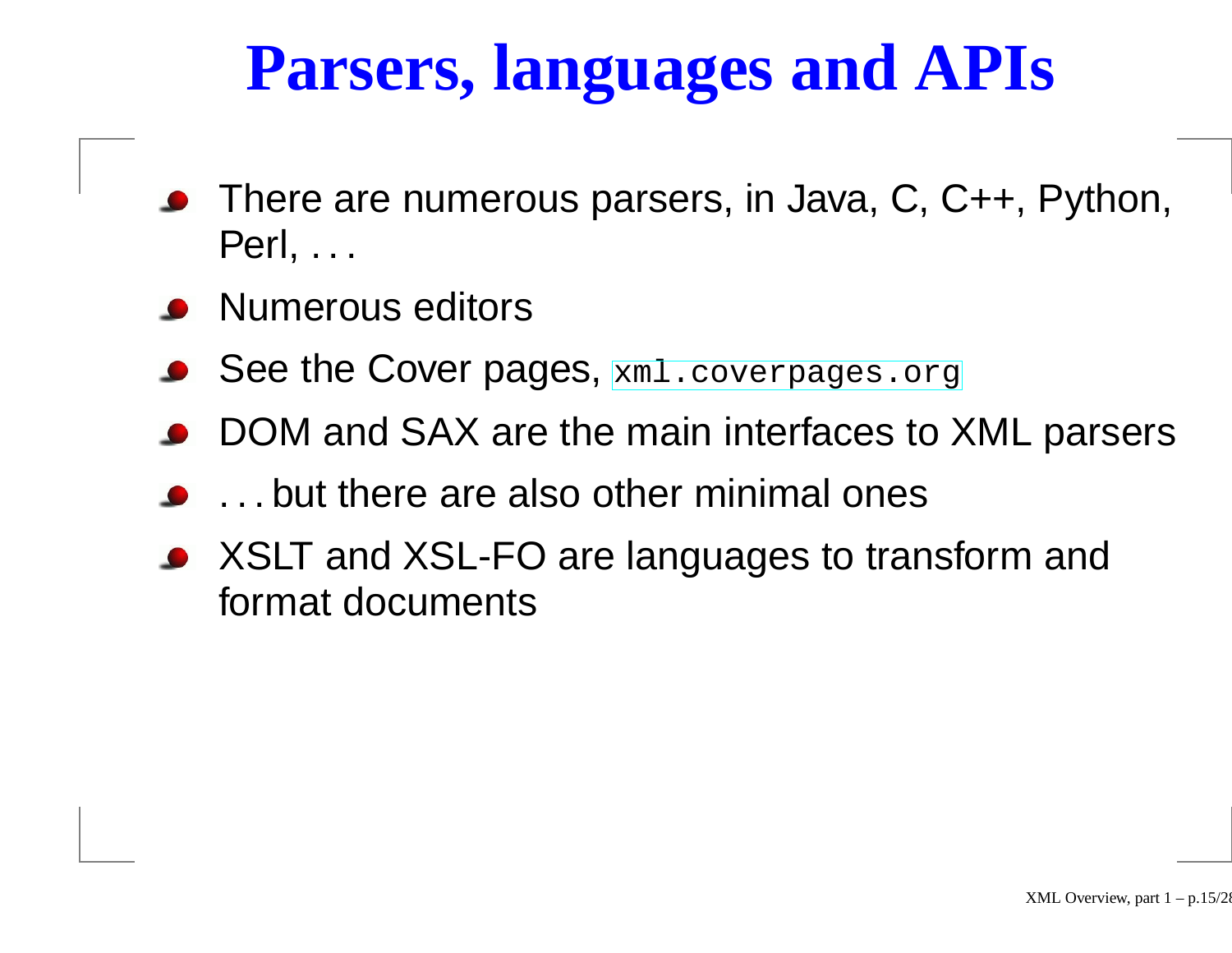### **DOM**

- 'Document Object Model' allows you to wander round the tree
- All in memory (in principle)
- Allows arbitrarily complicated programmatic control over the DOM
- Doesn't have to originate from an XML file! XML is not about angle-brackets!
- Java API: org.w3c.dom.\*, supported in javax.xml.\*
- Also <code>dom4j</code> from IBM, Xalan,  $\ldots$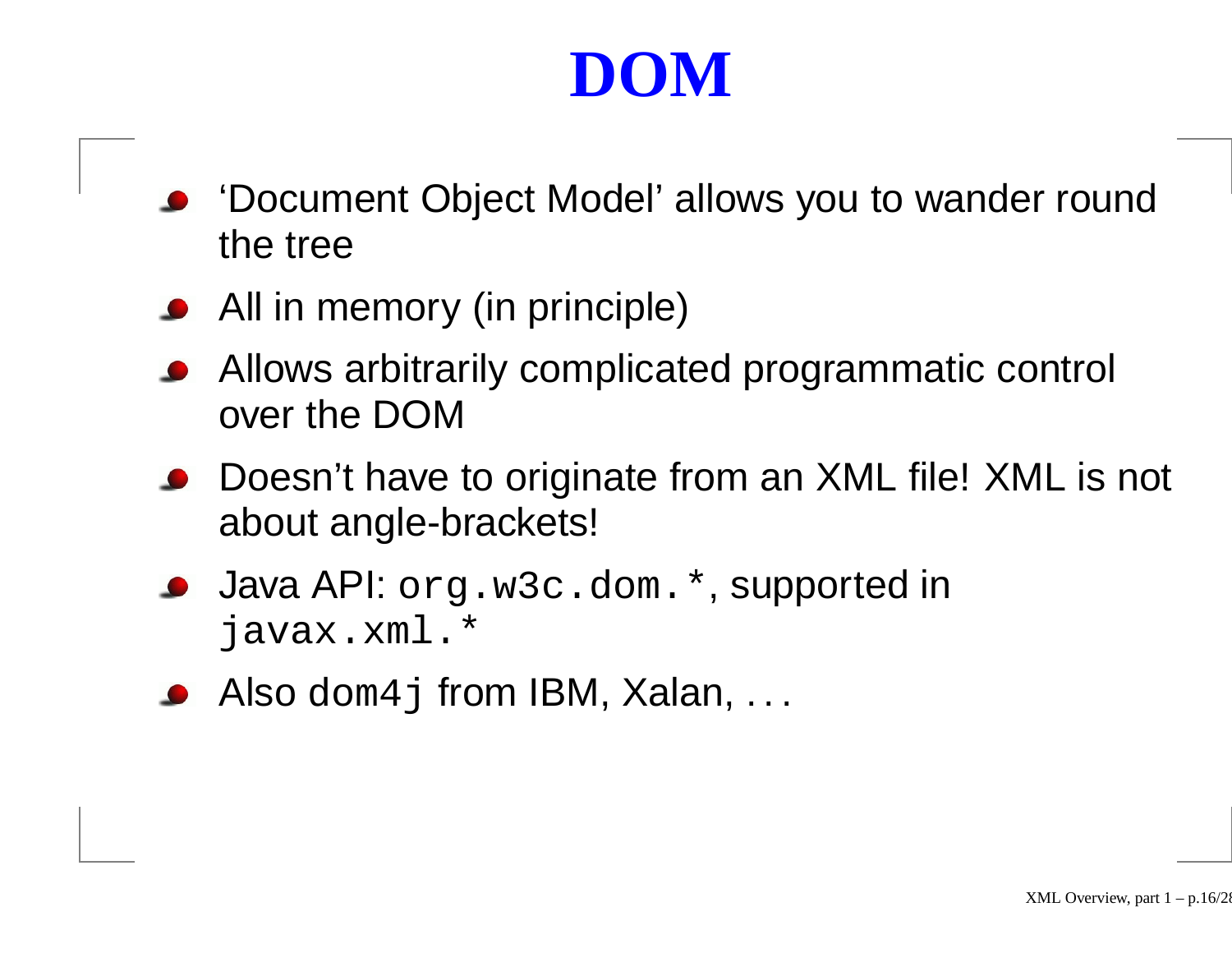# **Programming with DOM**

```
import org.w3c.dom.*;
import javax.xml.transform.*;
import javax.xml.transform.dom.DOMSource;
import javax.xml.transform.stream.StreamResult;
public class SimpleDom {
   public static void main (String[] argv) throws Exception {
        Document doc =
            javax.xml.parsers.DocumentBuilderFactory.newInstance()
            .newDocumentBuilder().newDocument();
        Element el = doc.createElement("memo");
        doc.appendChild(el);
        Element kid = doc.createElement("from");
        kid.setAttribute("email", "norman");
        el.appendChild(kid);
        Transformer trans = TransformerFactory.newInstance().newTransformer();
        trans.transform(new DOMSource(doc),
                        new StreamResult(System.out));
```
}

}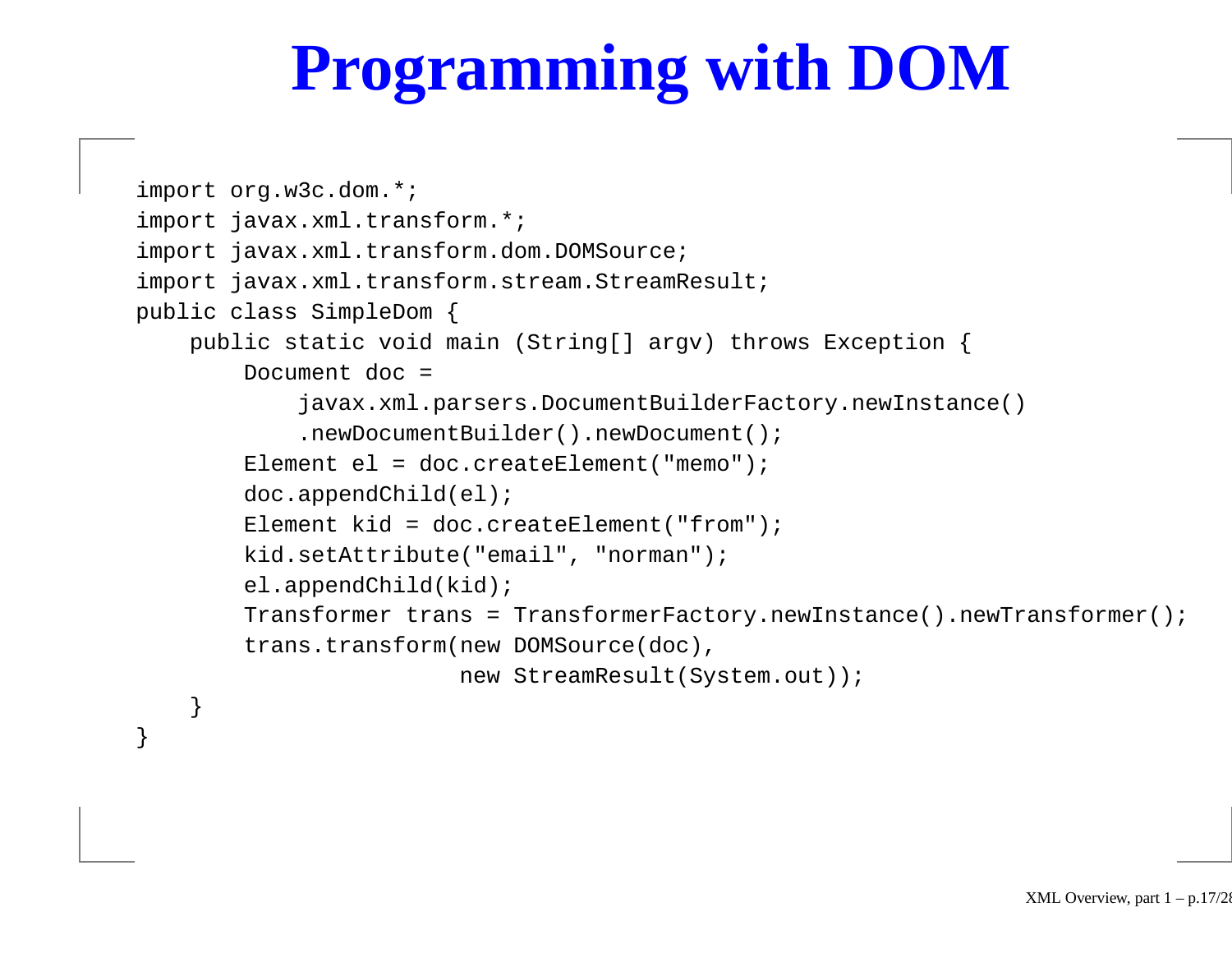### **SAX**

- Event model  $\bullet$
- . . . so suitable for very large files
- Most suitable, in general, for formatting/searching  $\bullet$
- . . . but not limited to that
- [www](www.saxproject.org).[saxproject](www.saxproject.org).org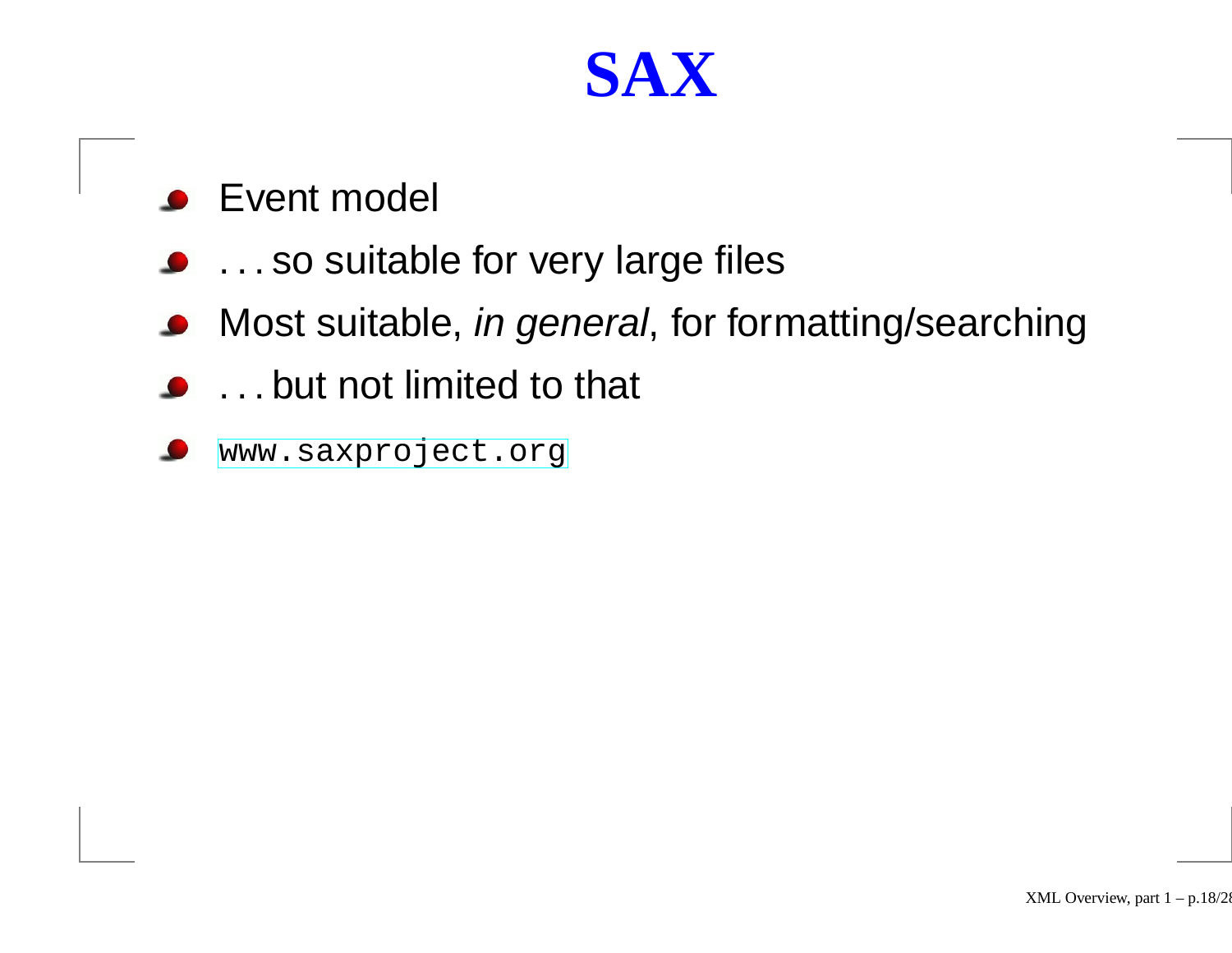# **Programming with SAX**

```
import org.xml.sax.XMLReader;
import org.xml.sax.helpers.DefaultHandler;
import org.xml.sax.helpers.XMLReaderFactory;
public class Poco extends DefaultHandler {
    public static void main (String[] args) throws Exception {
        XMLReader reader = XMLReaderFactory
          .createXMLReader("org.apache.xerces.parsers.SAXParser");
        Poco handler = new Poco();
        reader.setContentHandler(handler);
        reader.parse(args[0]);
    }
    public void startDocument() {
        System.out.print("Arf!");
    }
```
}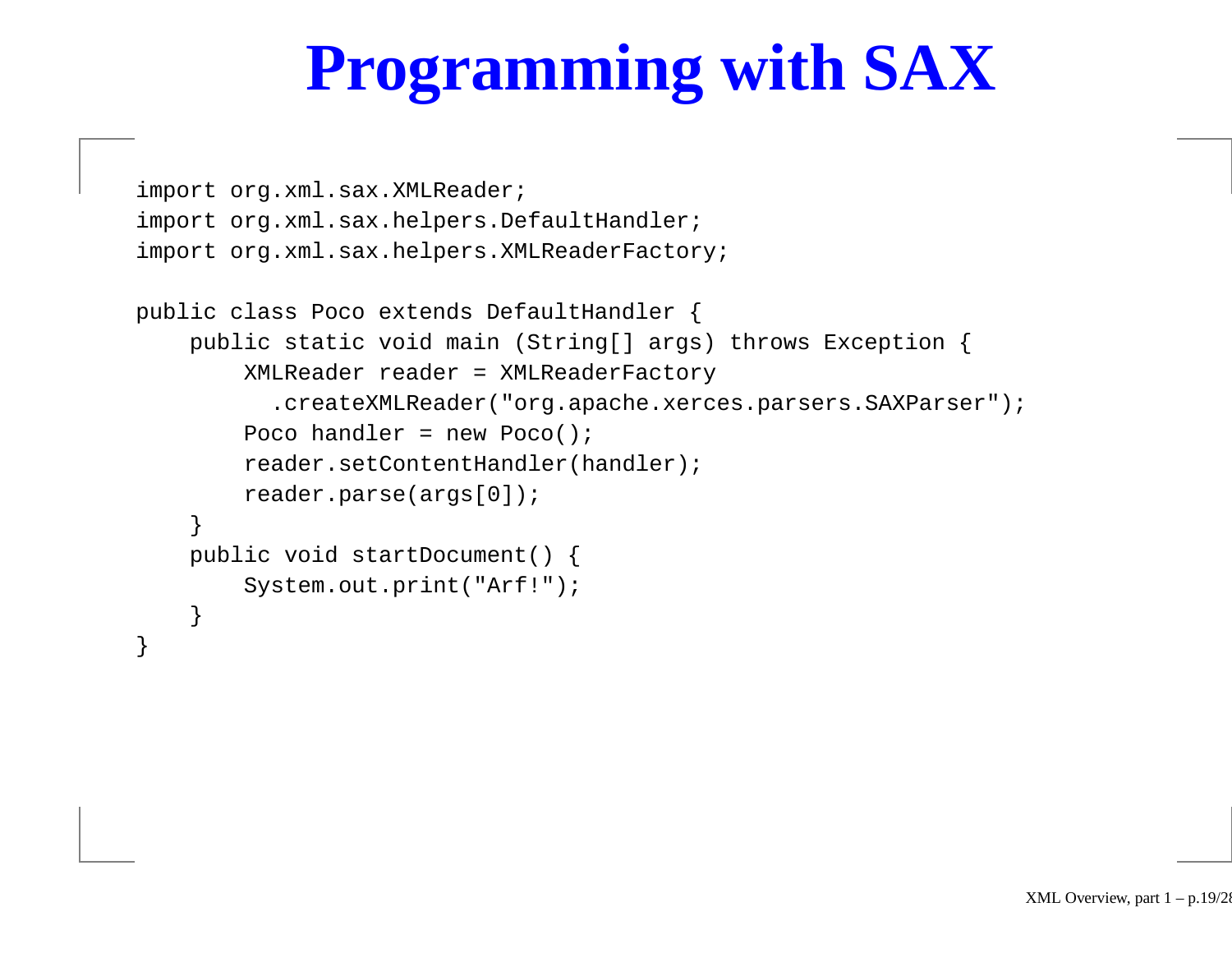### **XSLT**

- XSLT is the (main/standard) transformation language
- Powerful, and usable, though it looks <sup>a</sup> bit wierd to begin with
- XSL-FO ('XSL Formatting Objects') is <sup>a</sup> styling language; mostly for print
- CSS isn't dead yet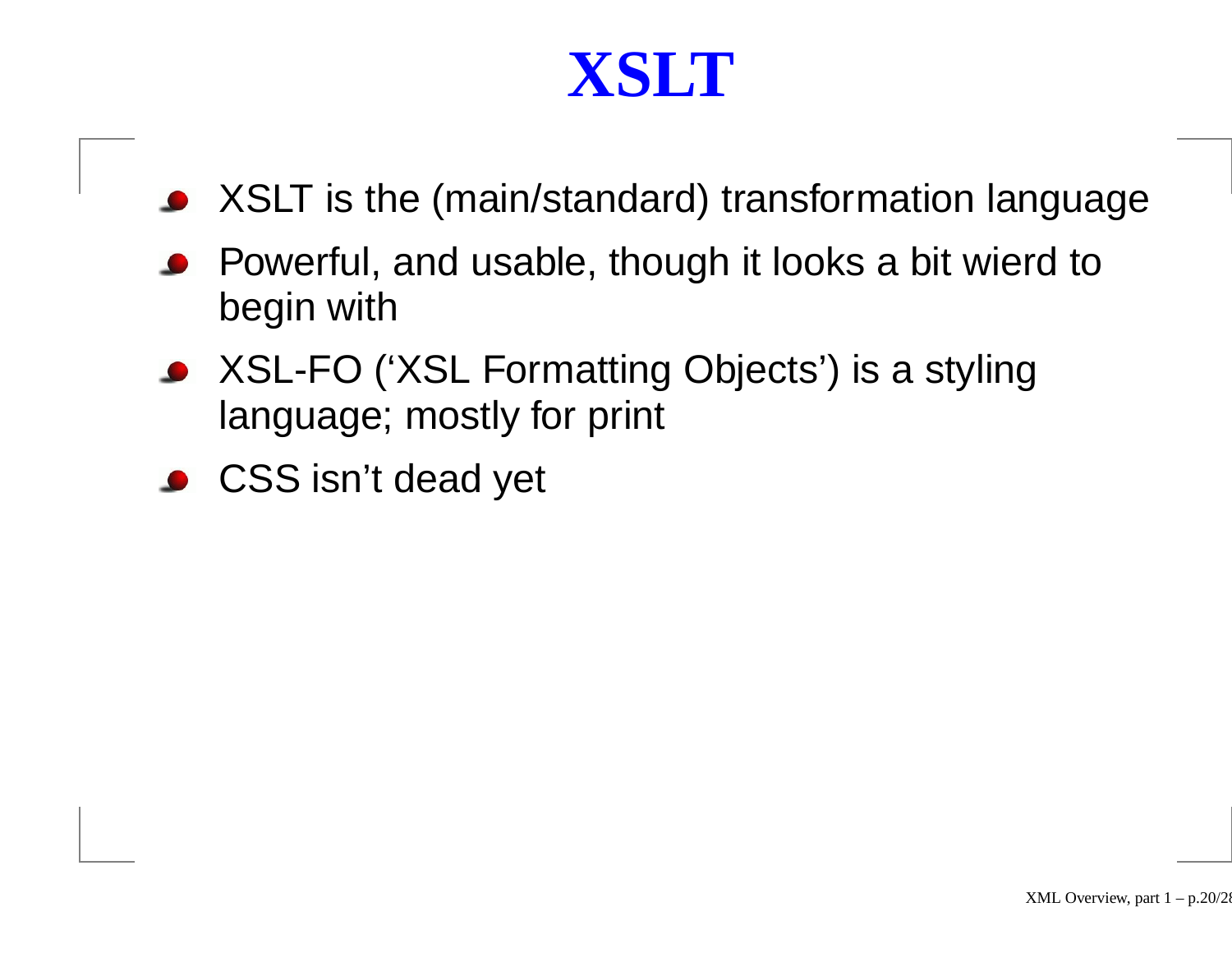# **Programming with XSLT, I**

```
<?xml version="1.0"?>
<xsl:stylesheet version="1.0"
 xmlns:xsl="http://www.w3.org/1999/XSL/Transform">
```

```
<xsl:output method="html"/>
```

```
<xsl:template match="/">
 <html><head><title>Memo from
        <xsl:apply-templates select="memo/from"/>
      </title>
    </head>
    <body>
      <xsl:apply-templates/>
    </body>
 </html>
```

```
</xsl:template>
```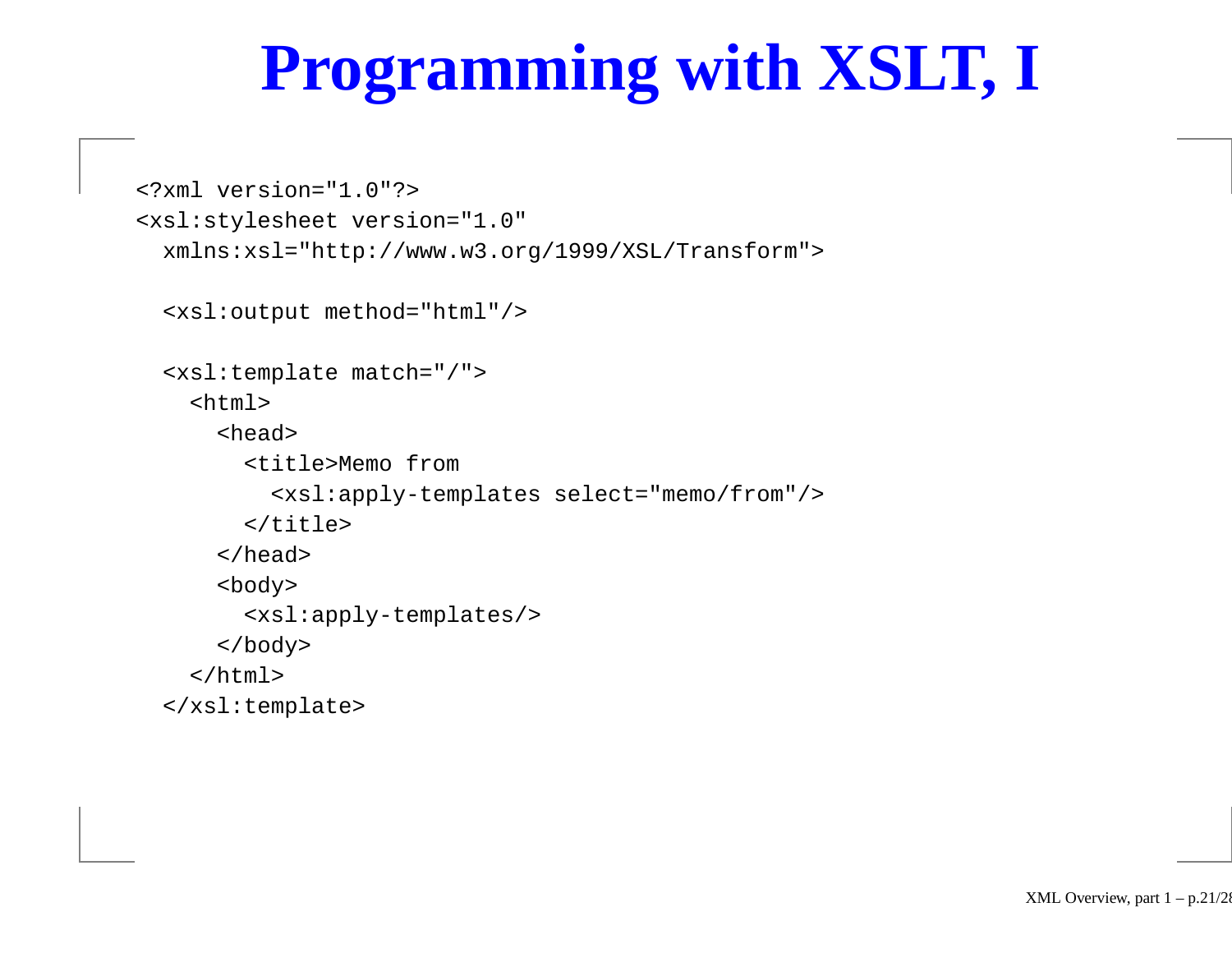# **Programming with XSLT, II**

```
<xsl:template match="memo">
 <p><strong>From <xsl:apply-templates select="from"/></strong></p>
  <xsl:apply-templates select="p"/>
</xsl:template>
```

```
<xsl:template match="from">
  <xsl:value-of select="@email"/>
</xsl:template>
```

```
<xsl:template match="p">
    <p><xsl:apply-templates/></p>
  </xsl:template>
</xsl:stylesheet>
```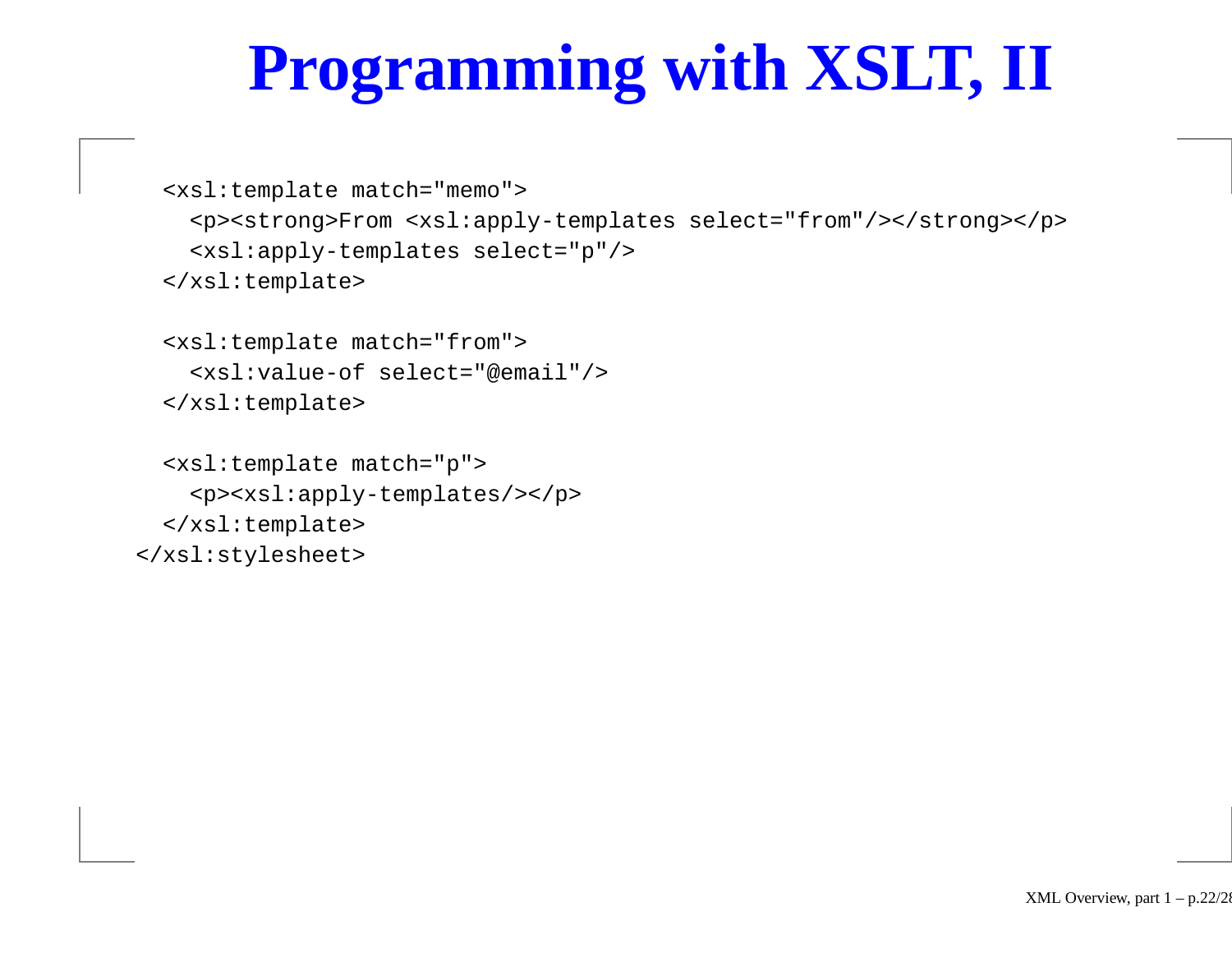# **Programming with XSLT, III**

#### Turns

```
<?xml version="1.0"?>
<memo><from email="norman@astro.gla.ac.uk"/>
  <p>Hello, there</p>
  <p>How are you?</p>
</memo>
```
#### into

```
<h+m\geq<head><title>Memo from
    norman@astro.gla.ac.uk</title>
</head>
<body>
<p>
<strong>From norman@astro.gla.ac.uk</strong>
\langle/p>
<p>Hello, there</p>
<p>How are you?</p>
</body>
</html>
```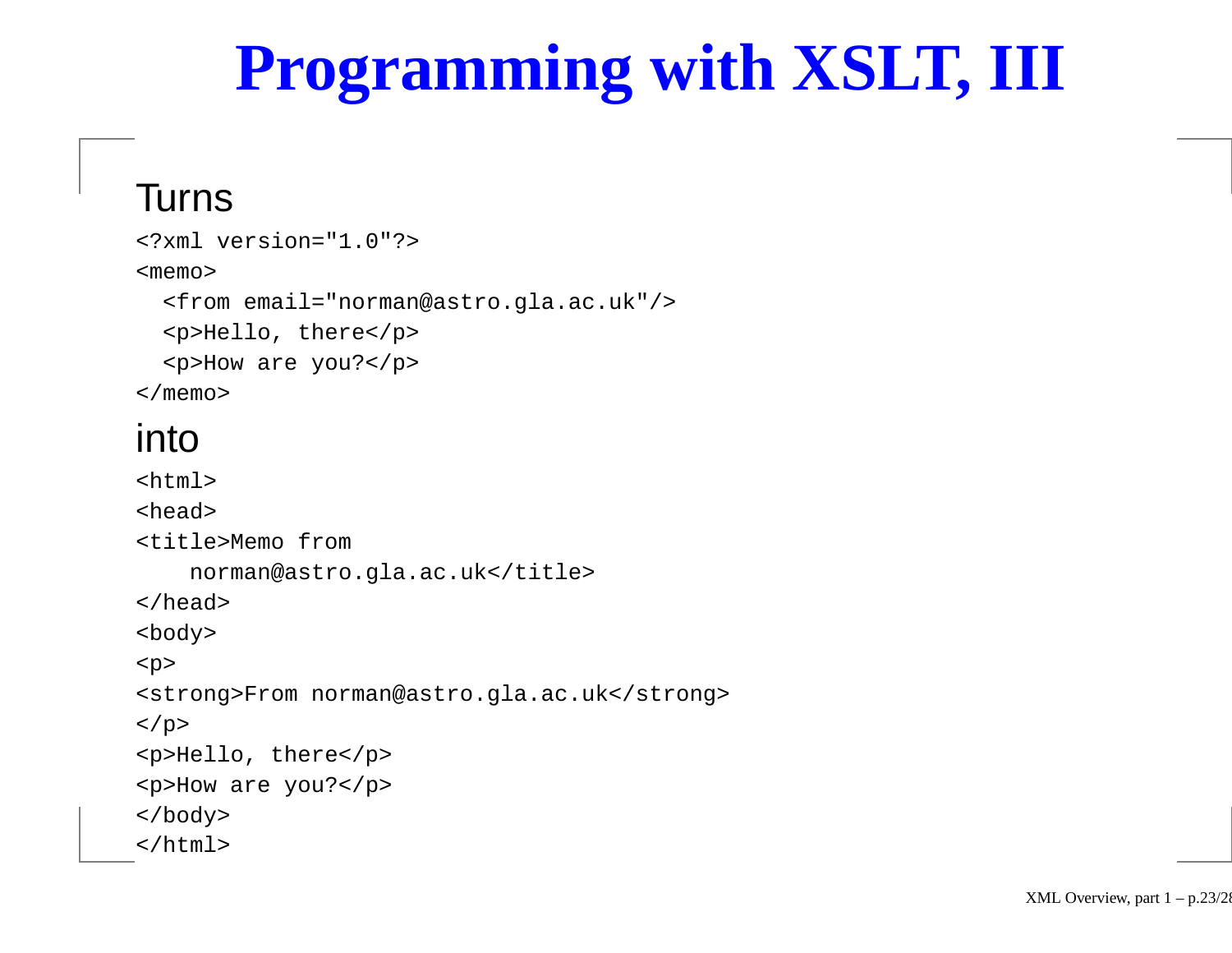# **Other topics**

Contents

- The who, what and why
- XML Syntax
- Programming with XML
- **Other topics** 
	- **S** Namespaces
	- **J.** URIs, URNs and URLs
	- URI vs. URL vs. URN
- The future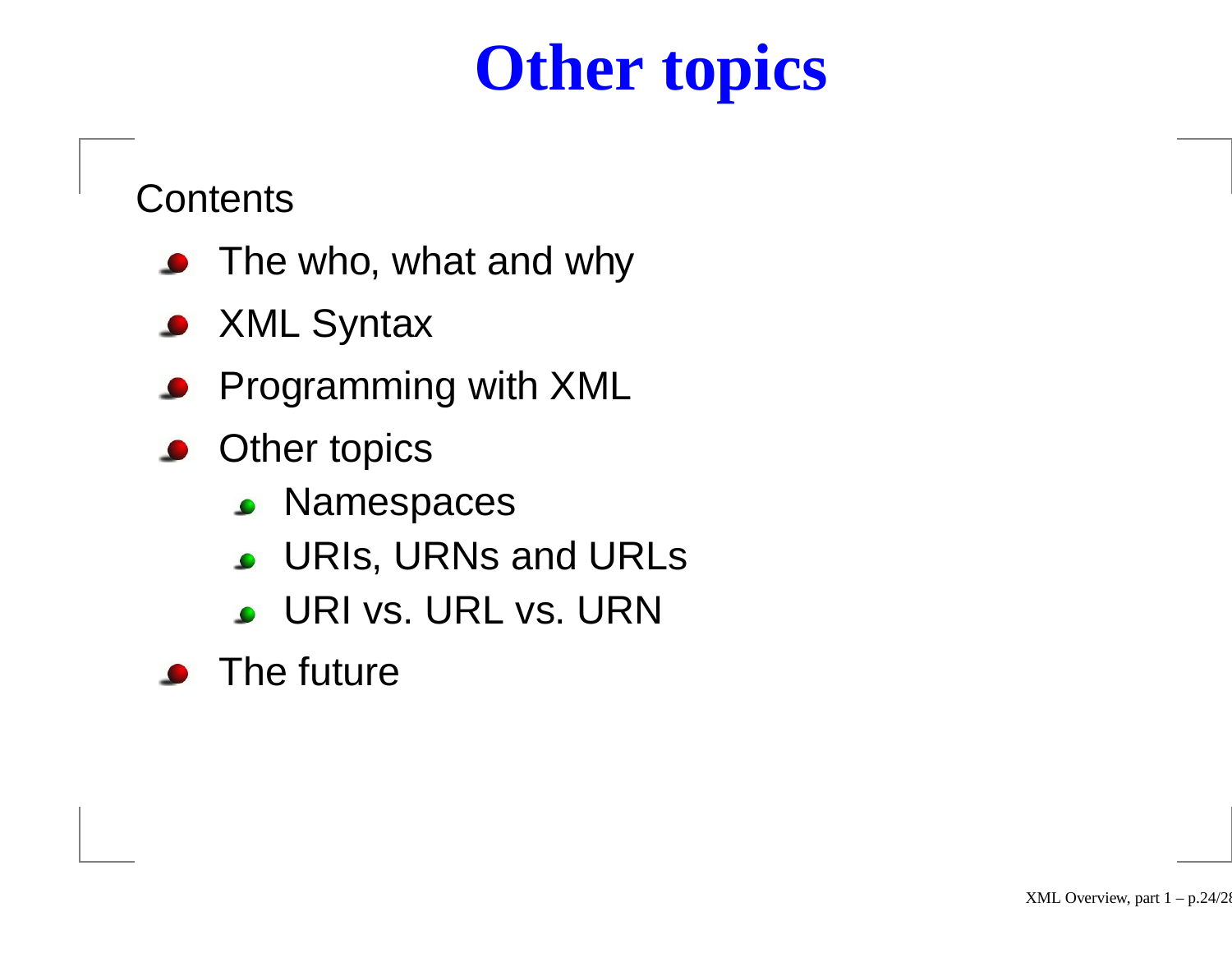# **Namespaces**

### A way of keeping vocabularies apart from each other

```
<html><title>Example</title>
  <p>Here is a FITS file</p>
  <hdx:hdx xmlns:hdx="http://www.starlink.ac.uk/HDX">
    <hdx:ndx hdx:uri="file:myfile.fits" title="My title"/>
  \langlehdx:hdx>
  <p>Wasn't that exciting</p>
</html>
```
It's basically that simple, but there are gotchas to do with default namespaces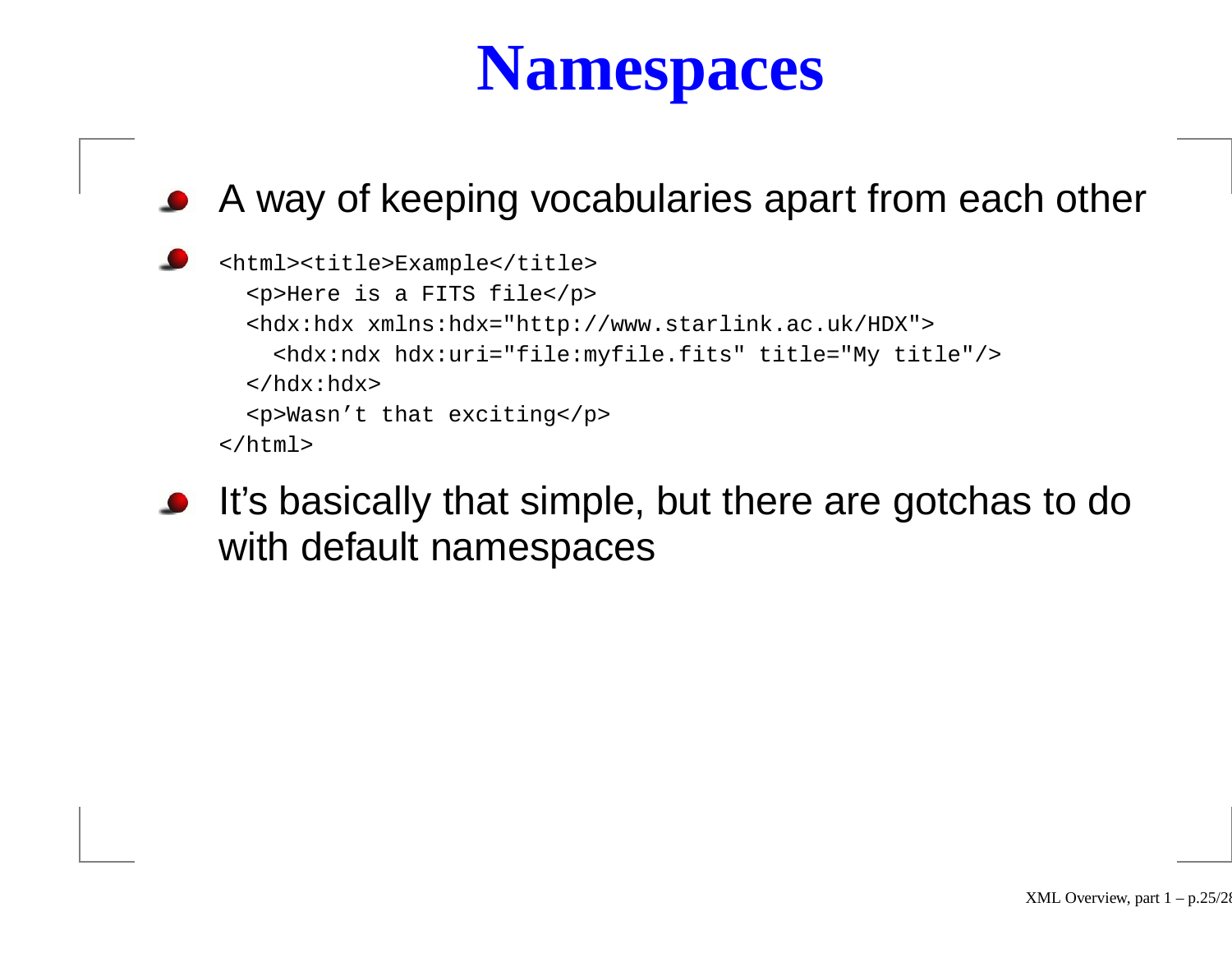### **URIs, URNs and URLs**

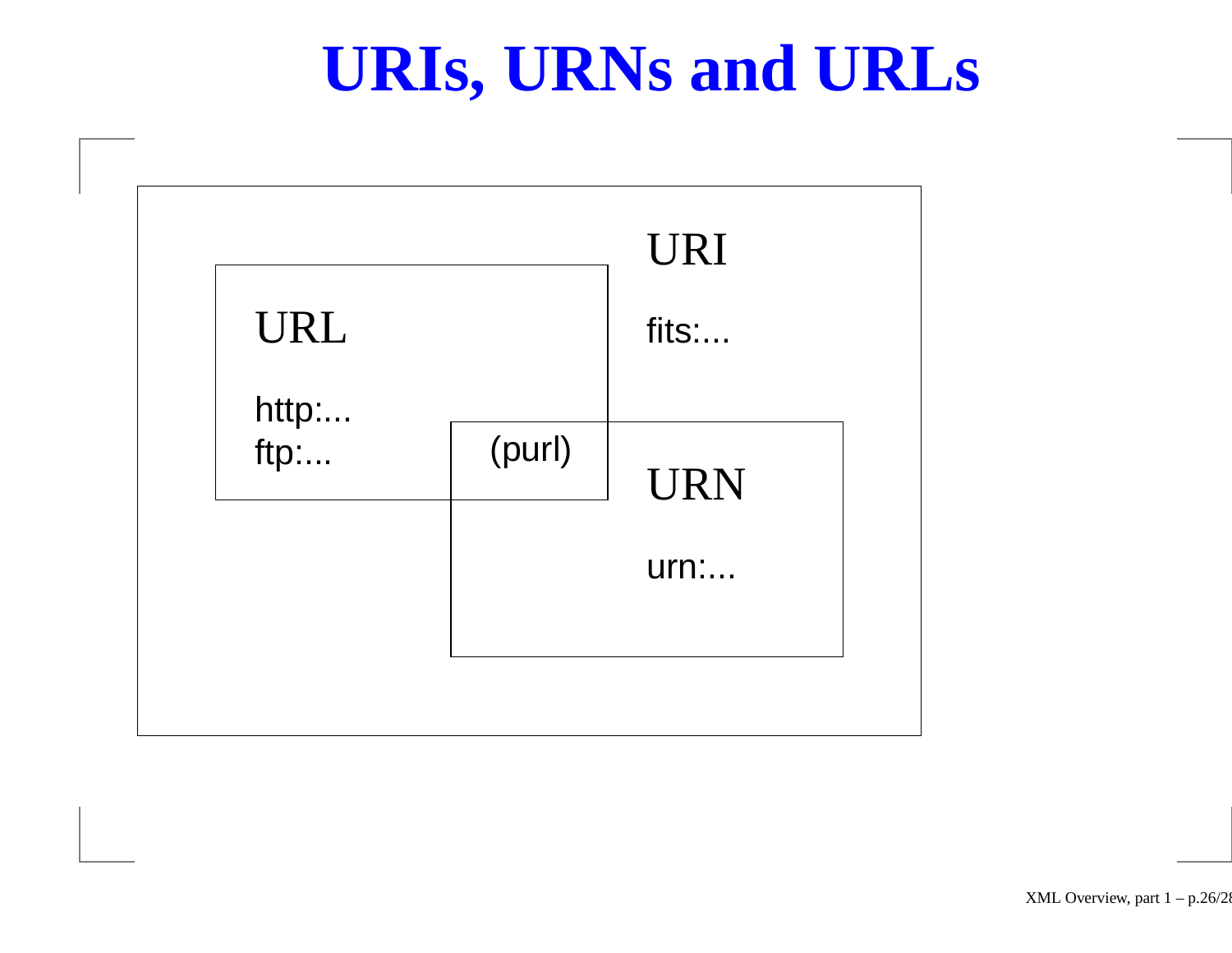### **URI vs. URL vs. URN**

- URIs are general *names* for resources (RFC 2396)
- URLs are URIs with *location* info
- URNs are URIs with "an institutional commitment to persistence"